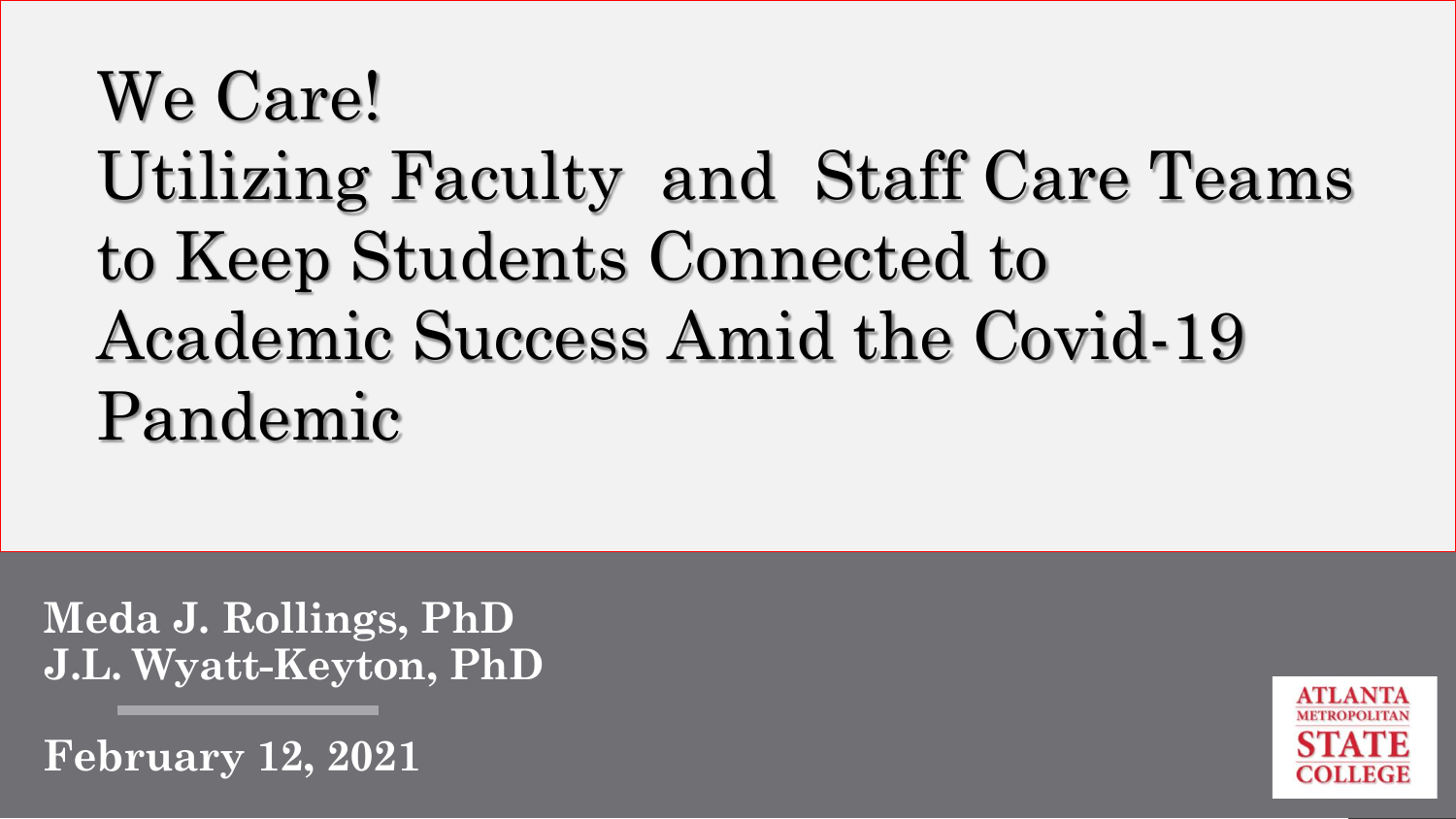# **Synopsis**

- ❑ **Call for Care Teams**
- ❑ **Launching Care Teams and Strategies**
- ❑ **The Need of Care Teams**
- ❑ **What Happened?**
- ❑ **The Impact of Care Teams**
- ❑ **Care Team Vantage Points**
- ❑ **Recommendations**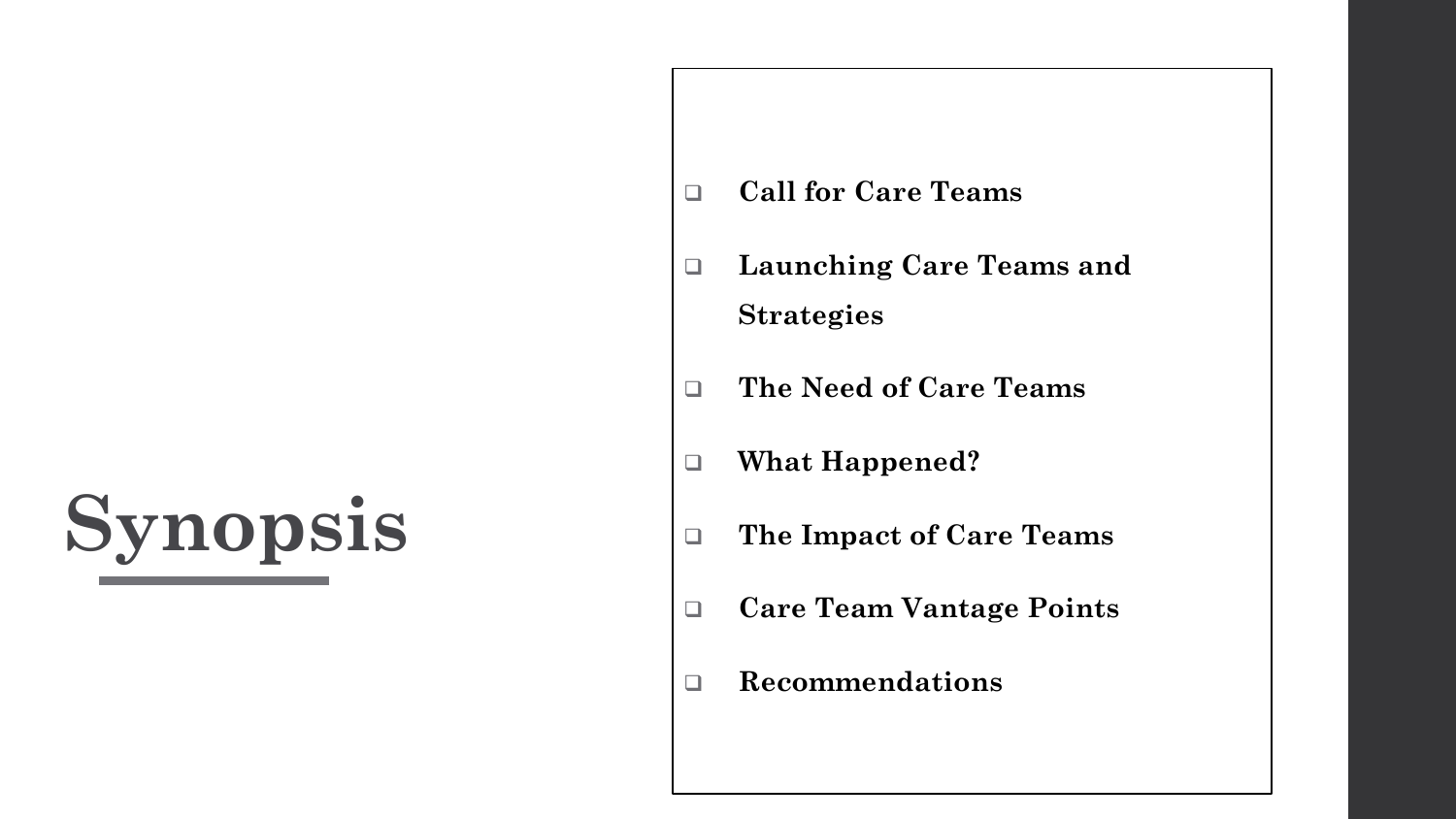# **Call for Care Teams**

Focus Student Engagement & Customer Service



Focus Current Student Outreach



**One-Stop Shop Care Team**

Focus **Outreach** & Cross-Functional Support



### **Stop- Out Care Team**

### Focus

Students who stopped-out during pandemic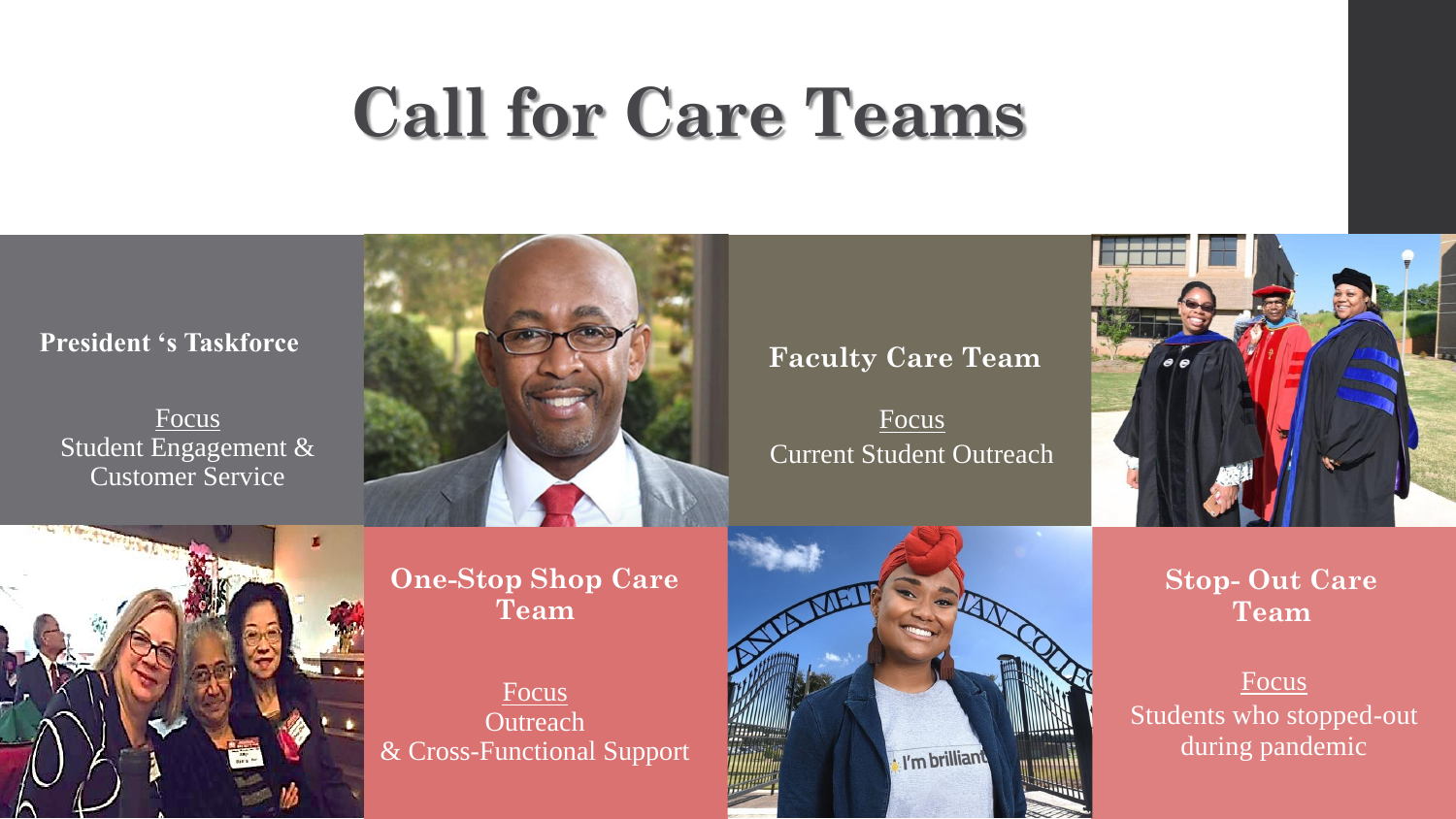

**Providing personalized high-touch points to support students in academic and retention focused areas during the pandemic?**

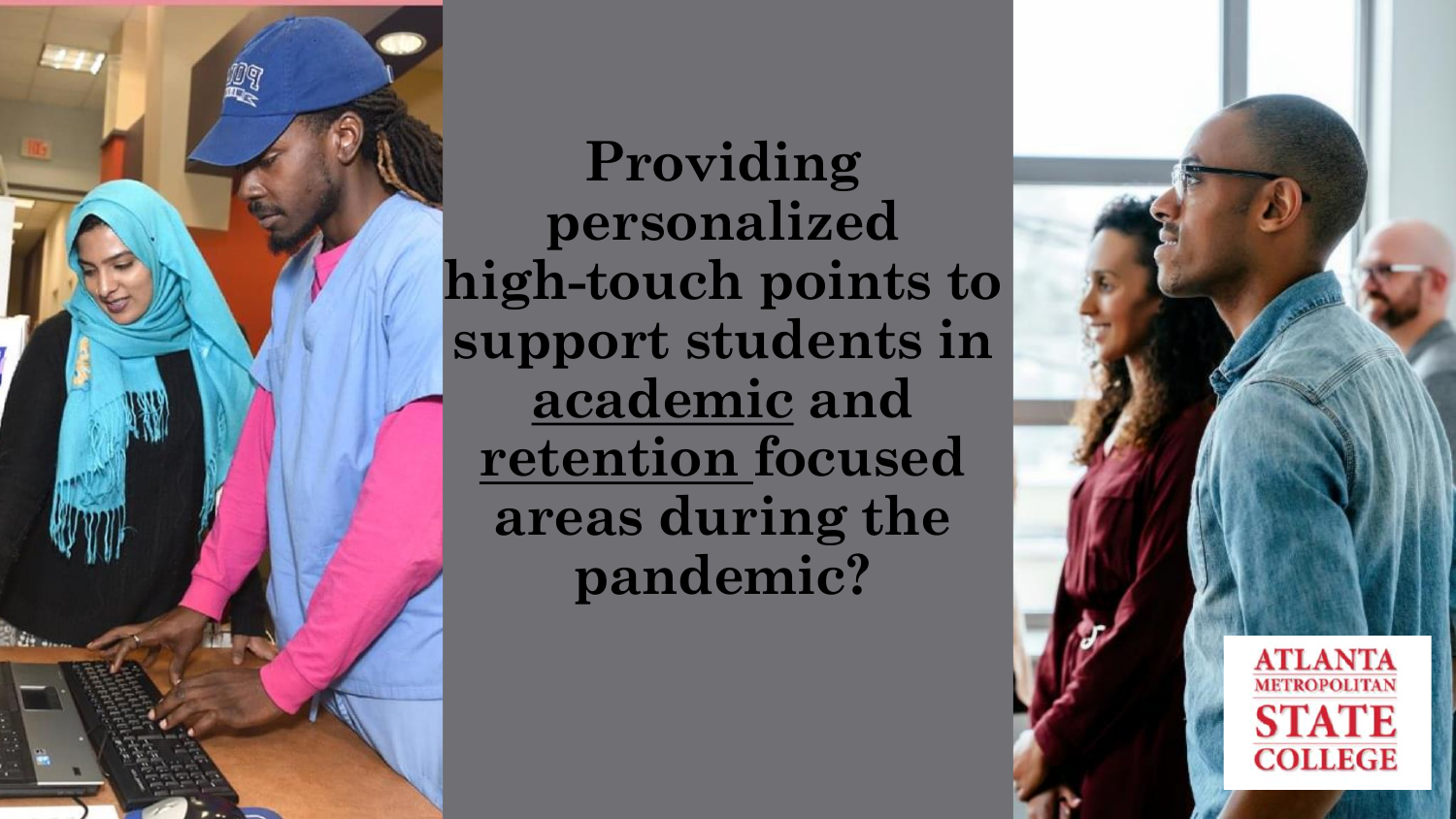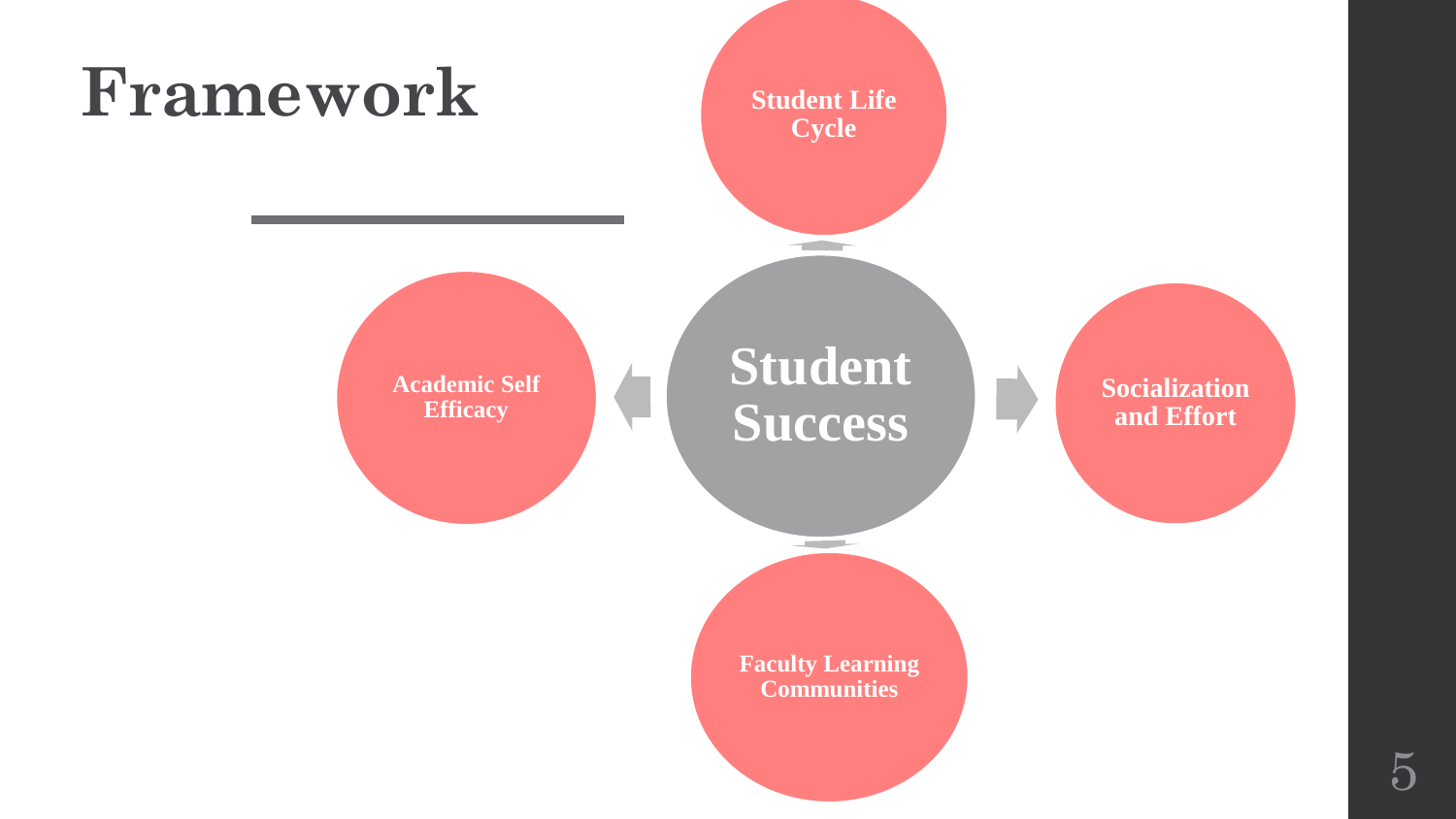

# Timeline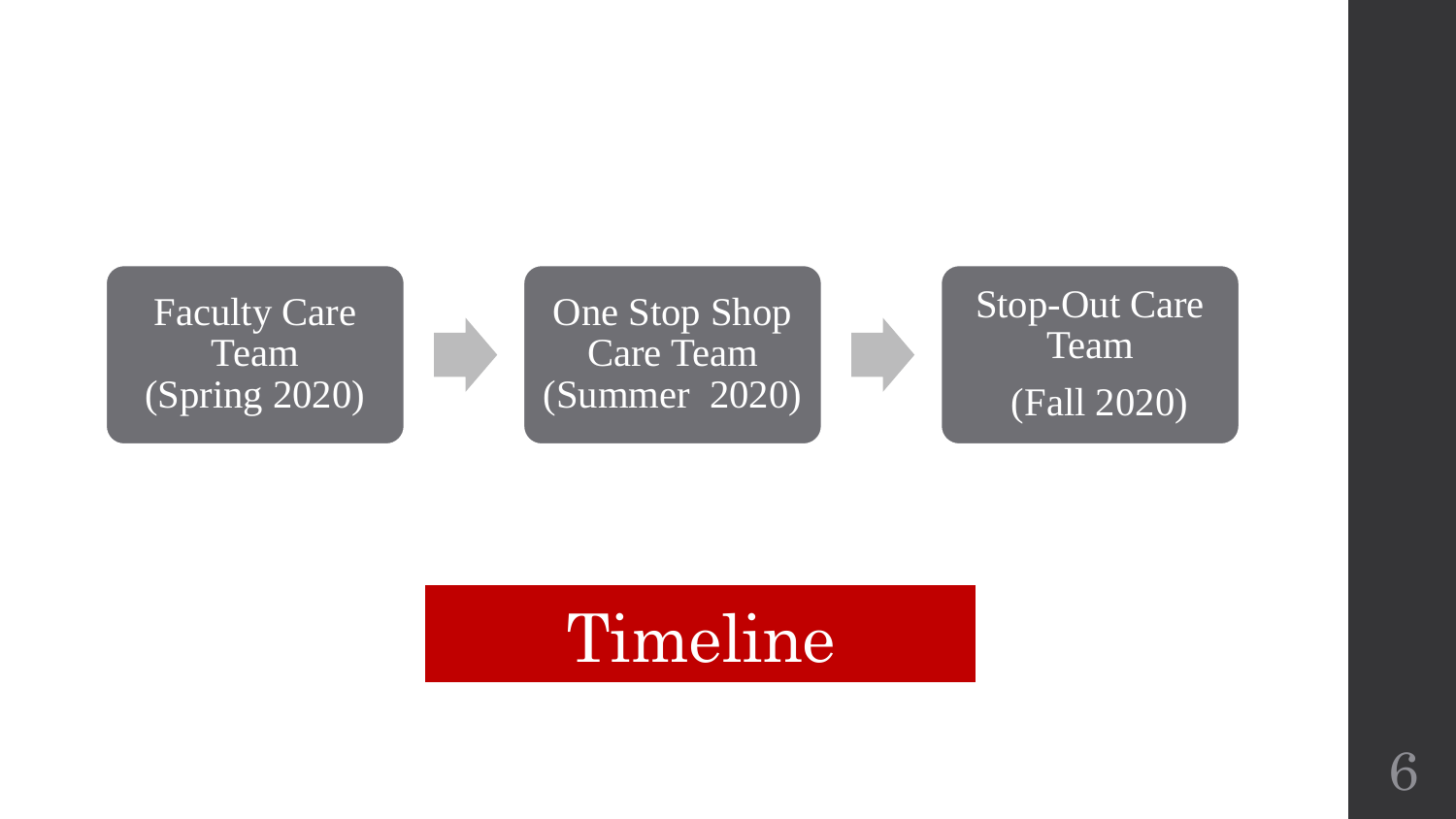## **Stop-Out Students**

- $\checkmark$ **Does** include students with last attendance < 3 semesters
- X **Does not** include students with currently enrolled at other institutions
- X **Does not** include students on academic suspension/dismissal
- X **Does not** include students dismissed for Conduct infractions
- $\checkmark$ **Does** include SAP students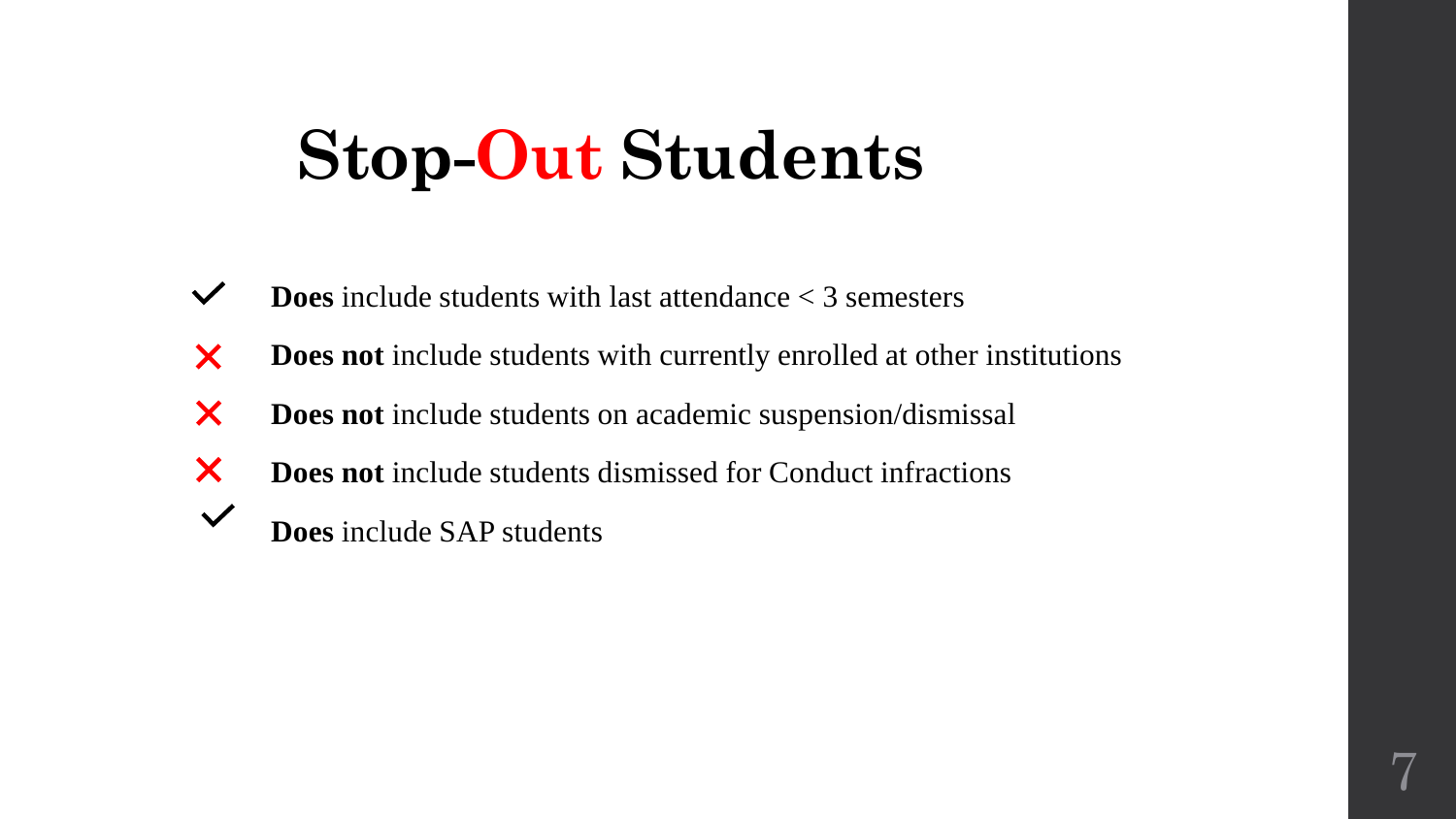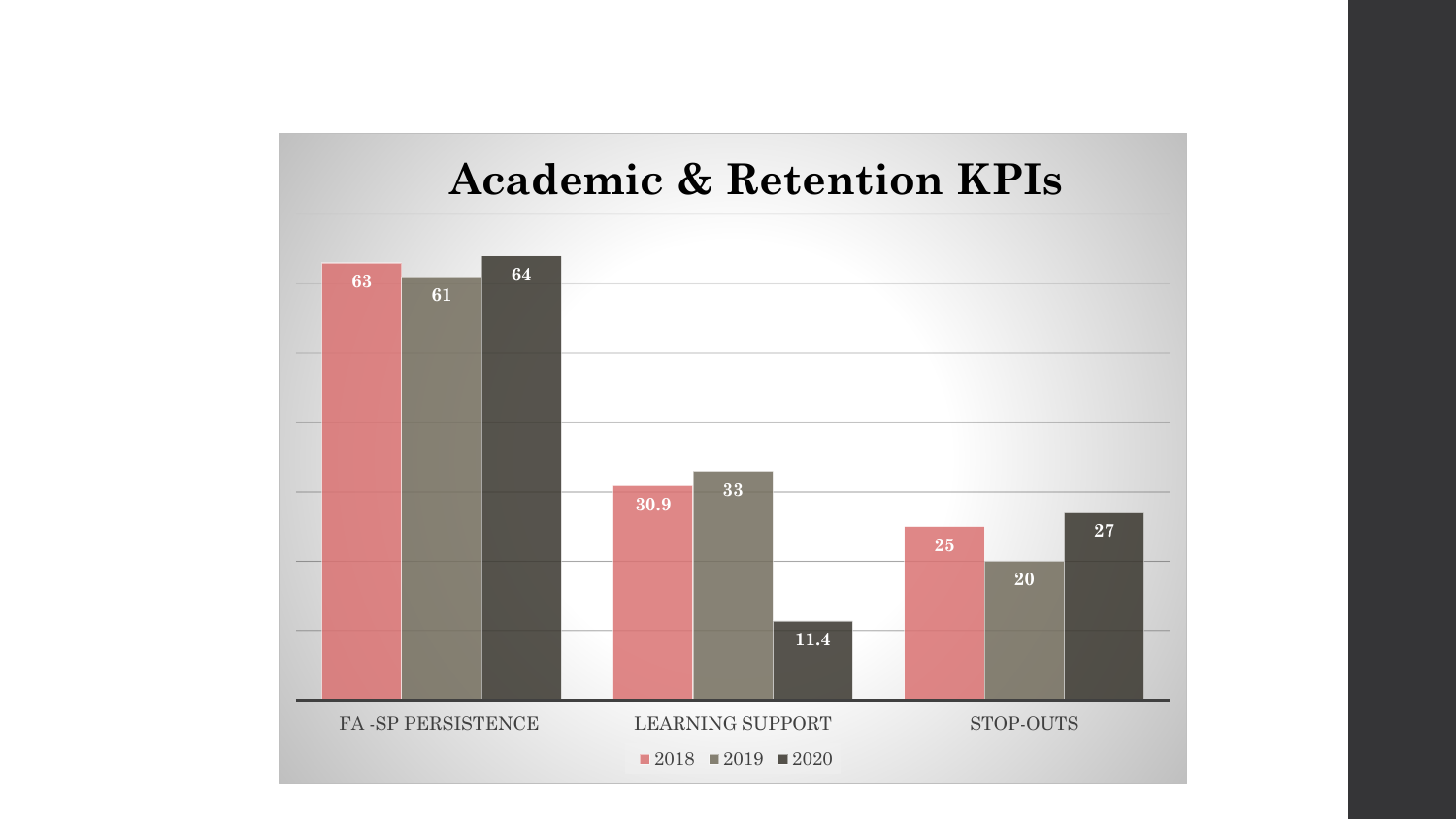## **……………….. What Happened?**

**E**merging Themes/Data Results from **Surveys and Care Team Outreach** 





- $\checkmark$  65% of our students indicated that they worked (including full-time/parttime)
- $\checkmark$  69% of our students indicated that they were responsible for providing instruction during the pandemic to a child in their household
- $\checkmark$  71% of our students indicated that they needed additional tutoring support for their online course

### \*Results taken from the following surveys: AMSC Student Coronavirus Survey Administered March 3, 2020 Student Technology Readiness Survey Administered June 22, 2020 First Responders to Student Success Survey September 1, 2020



### **Digital Divide**

Laptop Loaner Program, Correspondence Model & Parking Lot Hot Spot



### **Academic Support Interventions**

Computerized Tutoring Solutions, Academic Support Workshops & Student Attendance Outreach Efforts



### **Student Services Assistance**

Student Service Interventions, Digitize and Formalize Processes & Financial Literacy Workshops



### **Sensitivity to Students' Needs**

Social Belonging, Mental Wellness Check-ins & Programming (i.e. Trailblazer Talks, Food Pantry, Student Engagement Activities, etc.)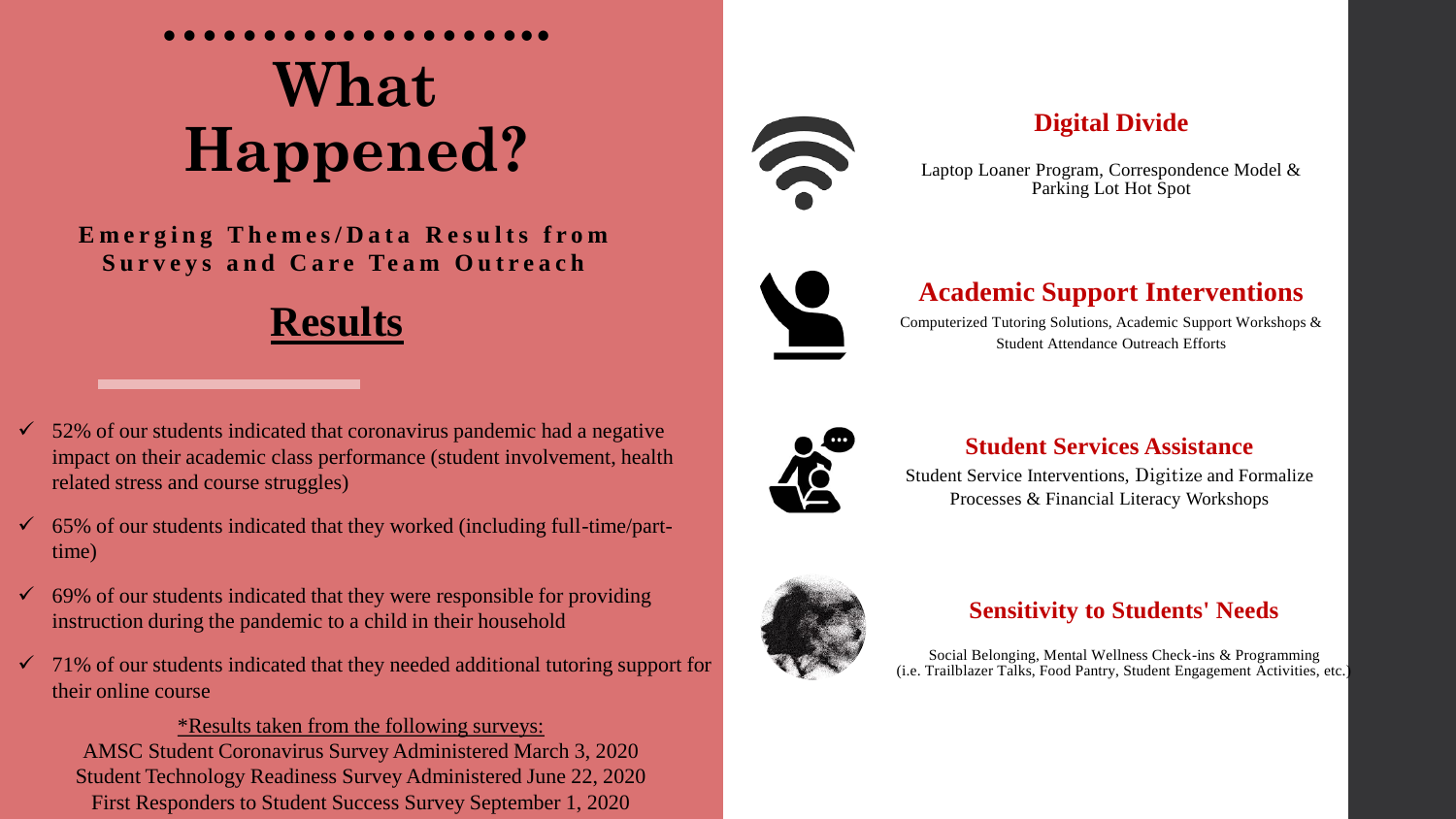### Care Team Vantage Points

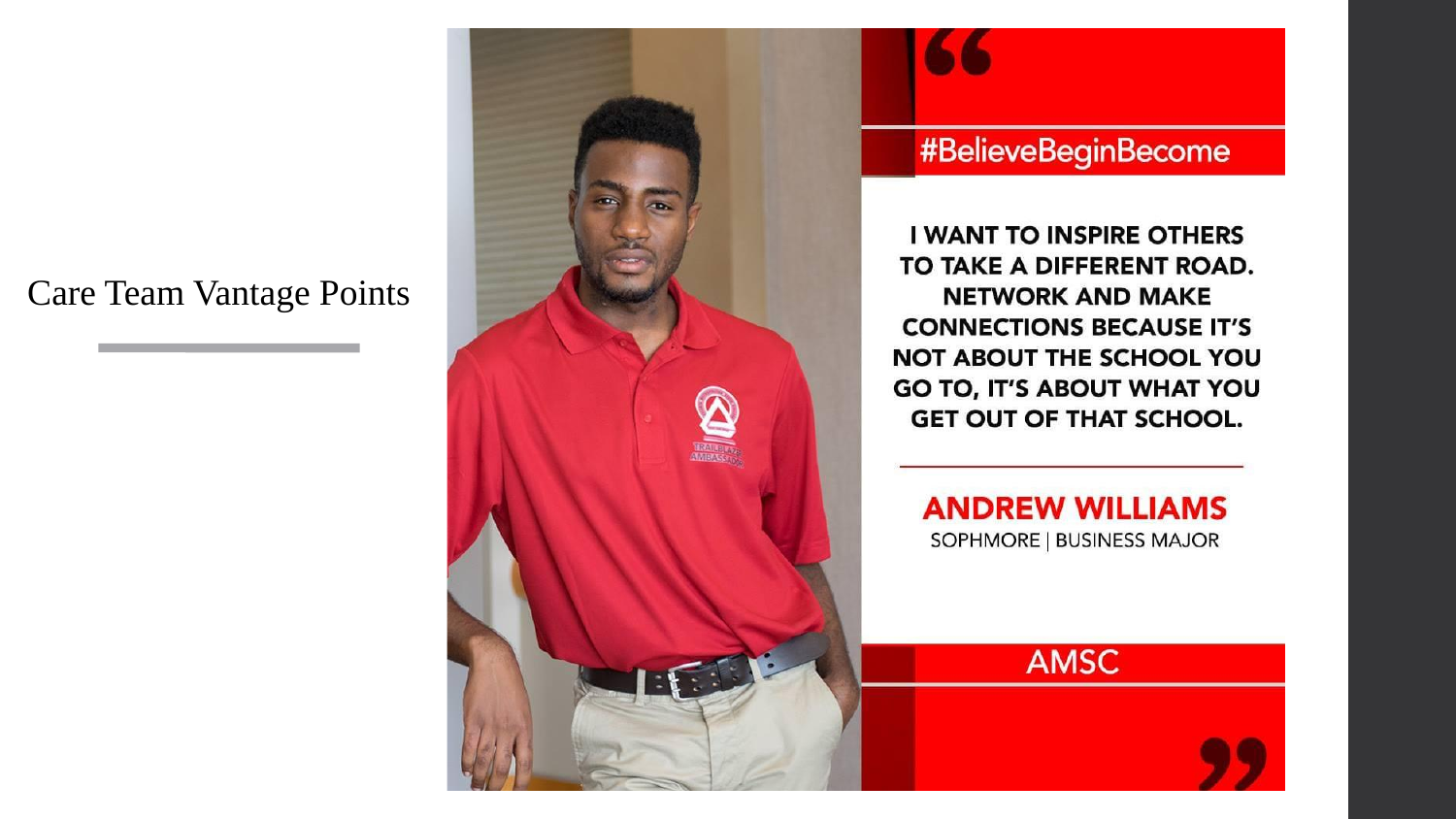### **Recommendations & Next Steps**

- **1. Continue outreach to students and utilize thirdparty vendor for enhanced communications (Mailers, Text Blasts, Phone Calls)**
- **2. Continue to track the academic and retention outcomes of both populations of students**
- **3. Better assess the correlation between the pandemic, and academic and retention outcomes**
- **4. Use existing student data to better engage stopouts**
- **5. Include early financial aid readiness as a retention KPI**